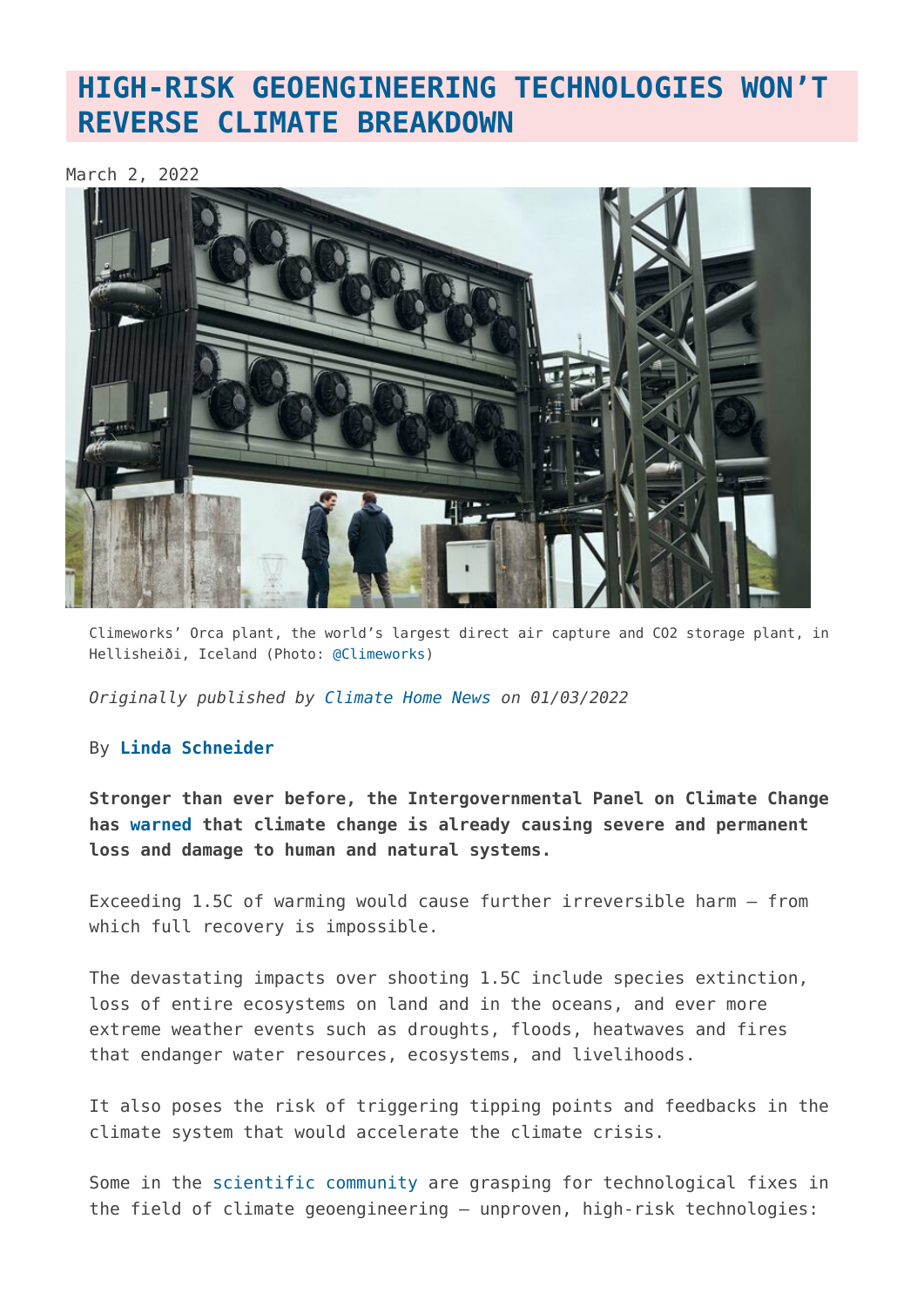carbon dioxide removal (CDR) and solar radiation management (SRM).

Interest in such high-risk technologies has grown in some government circles and, even more notably, [in polluting industries](https://www.ciel.org/news/fuel-to-the-fire-how-geoengineering-threatens-to-entrench-fossil-fuels-and-accelerate-the-climate-crisis/) such as the fossil fuel industry, mining, aviation – as well as in [Silicon Valley](https://osf.io/preprints/socarxiv/ebwqn/).

However, the [latest IPCC report](https://www.ipcc.ch/report/sixth-assessment-report-working-group-i/) finds they could trigger catastrophic events, particularly in vulnerable parts of the world and would introduce a range of new, egregious hazards to people and ecosystems.

Large-scale technological CDR jeopardises ecosystems, biodiversity, food and water security, livelihoods and land rights, in particular for indigenous people and local communities. The [2018 special report on](https://www.ipcc.ch/sr15/chapter/spm/) [1.5C](https://www.ipcc.ch/sr15/chapter/spm/) cautioned against heavy reliance on CDR, strongly questioning its social and environmental feasibility.

CDR also faces limitations to its effectiveness: the last [IPCC report](https://www.ipcc.ch/report/sixth-assessment-report-working-group-i/), published in August, found that CO2 removals will partially be counteracted by CO2 release from oceans and land reservoirs, and only a smaller fraction actually remains out of the atmosphere. Uncertainties around permanent storage further undercuts CDR's effectiveness in reversing temperature overshoot.

Risks of triggering tipping points and feedbacks, such as permafrost thawing and forest ecosystem degradation, drastically increase at warming levels beyond 1.5C, further reducing the ability to return from an overshoot.

Finally, other dramatic changes in the global climate system would not be reversed, but continue for centuries to millennia, such as rising sea levels that threaten the existence of small island states and low-lying coastal areas, and the millions of people in those areas.

Some are proposing to deploy solar geoengineering (SRM) to reduce temperature overshoot.

The IPCC has consistently warned about [the severe risks and potentially](https://www.ipcc.ch/report/ar6/wg1/downloads/report/IPCC_AR6_WGI_Full_Report.pdf) [catastrophic impacts](https://www.ipcc.ch/report/ar6/wg1/downloads/report/IPCC_AR6_WGI_Full_Report.pdf) of a large-scale manipulation of the climate system. The most recent IPCC report warns in its [summary for](https://report.ipcc.ch/ar6wg2/pdf/IPCC_AR6_WGII_SummaryForPolicymakers.pdf) [policymakers](https://report.ipcc.ch/ar6wg2/pdf/IPCC_AR6_WGII_SummaryForPolicymakers.pdf) that SRM approaches "introduce a widespread range of new risks to people and ecosystems, which are not well understood".

SRM comes with severe risks of disrupting regional and seasonal rainfall patterns, ozone depletion, ocean acidification, and other known and unknown adverse side-effects.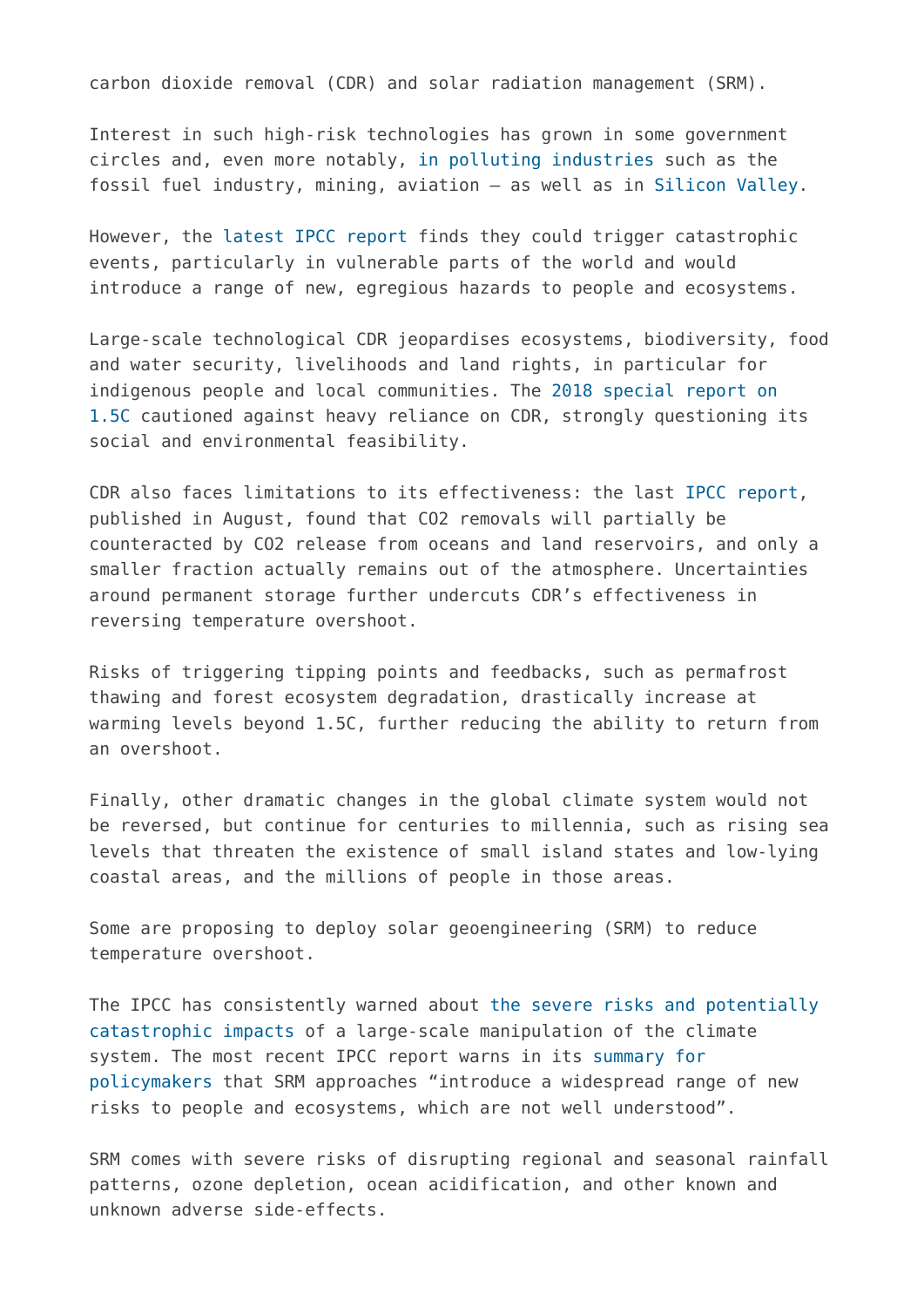Because SRM would only "mask" temperature rise and not address the root cause of the problem, a sudden termination would induce a rapid acceleration of climate change – a so-called "termination shock." Adaptation would be impossible for many species and ecosystems.

Opposition to SRM continues to grow outside of the IPCC: over 240 leading international scientists have called for a [solar geoengineering](https://www.solargeoeng.org/) [non-use agreement](https://www.solargeoeng.org/) that would effectively prevent SRM from being further developed.

Opposition is also building on the ground: a recent SRM equipment test over indigenous territory in Kiruna, Sweden, was cancelled after [vocal](https://static1.squarespace.com/static/5dfb35a66f00d54ab0729b75/t/60c0a4bac8e3952583139537/1623237819160/Indigenous+Peoples+call+on+Harvard+to+shut+down+the+SCoPEx+project.pdf) [opposition by the Saami Council](https://static1.squarespace.com/static/5dfb35a66f00d54ab0729b75/t/60c0a4bac8e3952583139537/1623237819160/Indigenous+Peoples+call+on+Harvard+to+shut+down+the+SCoPEx+project.pdf) and environmental groups, who deem climate manipulation to be fundamentally incompatible with indigenous cosmology.

The only sensible conclusion to be drawn is that we must, by all means possible, urgently embark on trajectories that avoid an overshoot of 1.5C and climate breakdown.

No doubt, time is running out: IPCC working group I stated that the 1.5C limit is going to be breached in the early 2030s under most emissions scenarios. Yet, the 1.5C limit is imperative, and bold, resolute, swift measures to embark on climate-just pathways can limit the climate crisis and its deleterious impacts.

This means a rapid and comprehensive phase-out all fossil fuels – oil, gas, and coal – led by rich producing countries in the global north, and needs to happen much earlier than projected in many mitigation scenarios.

Further [pathways to social and climate justice](https://www.boell.de/en/radicalrealism) will include democratic energy systems running 100% on solar and wind, public transportation, agroecological transformations of our food systems, reductions in energy and resource consumption in the affluent global north, and a restoration and regeneration of the world's vitally important ecosystems, protecting communal land rights, in particular by indigenous peoples and local communities.

Dangerous fantasies for hacking the climate is the epitome of climate injustice: They distract from the urgency to act on safe, proven, and viable strategies now. It's a [diversionary tactic](https://www.ciel.org/news/fuel-to-the-fire-how-geoengineering-threatens-to-entrench-fossil-fuels-and-accelerate-the-climate-crisis/) for the fossil fuel industry to continue polluting, and it risks exacerbating climate chaos.

*Linda Schneider is a senior programme officer on international climate*